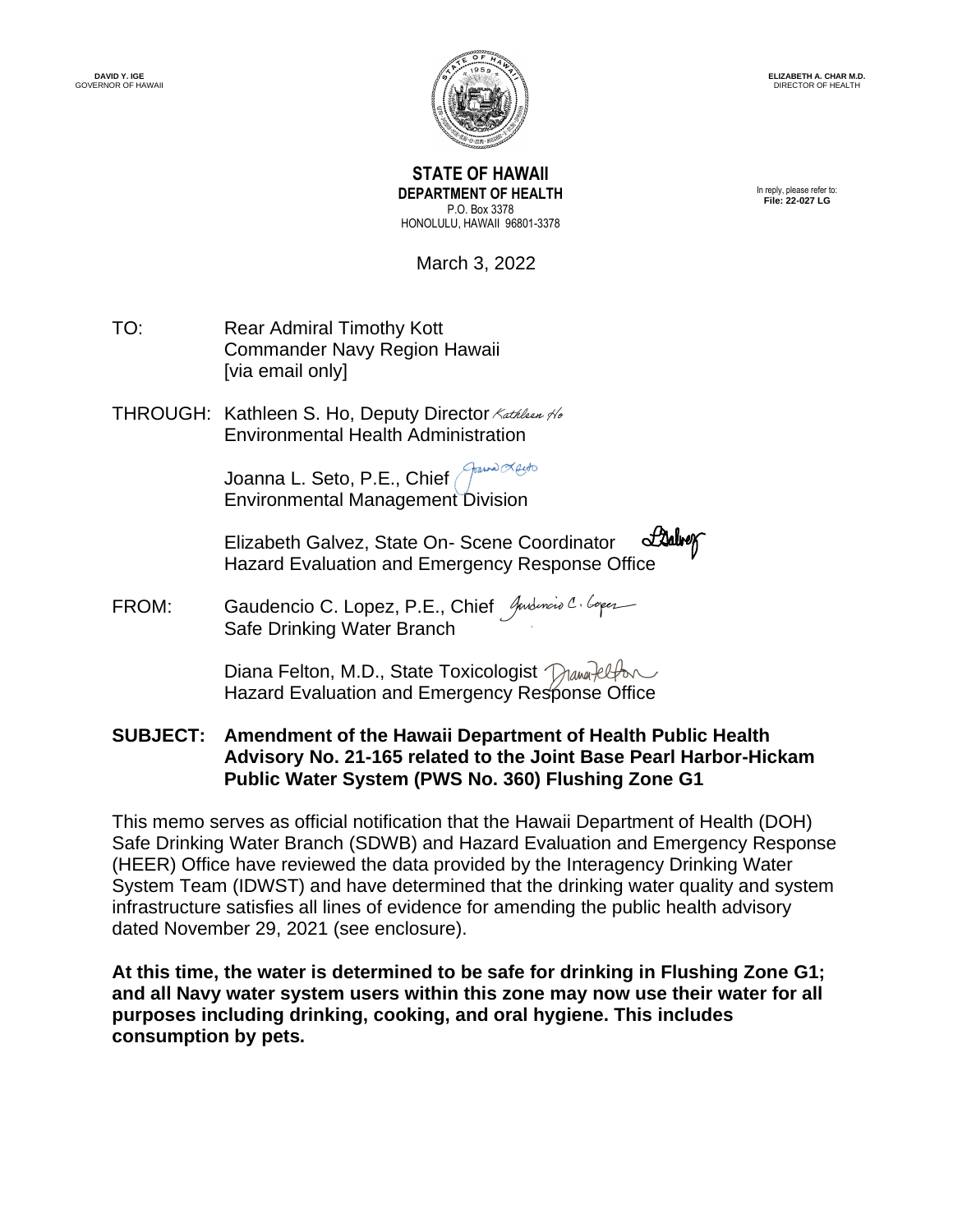Rear Admiral Timothy Kott March 3, 2022 Page 2 of 2

Several residential homes in Flushing Zone G1 exceeded DOH's Total Organic Carbon (TOC) Incident Specific Parameter (ISP) set at two (2) parts per million (ppm). Although there are no health-based standards for TOC, it is important for DOH to evaluate TOC in water distribution systems when levels are at or above DOH's ISP. TOC can also be an indicator of other issues within a water distribution system that can impact drinking water quality and potentially public health. In addition, TOC analysis is used as a marker of the possible presence of disinfection byproducts. TOC are naturally occurring organic molecules found in water and when elevated levels of these organic molecules come in contact with chlorine, disinfection byproducts can be formed. These disinfection byproducts do have health-based standards and if not monitored and managed effectively, could exceed regulatory Maximum Contaminant Levels. Investigating TOC levels are appropriate management controls when operating a water system.

Therefore, due to the cluster of elevated TOC results found at locations 2133, 2151, 2165, and 2173 Baugh Road and 739, 749, 751, 755, 761, and 763 Anderson Road at a range of 7.22 – 12.6 ppm, DOH is requiring Navy to complete the following investigative procedures within 45 calendar days after amendment of this zone and in chronological order as stated below:

- 1. Perform a cross-connection survey representing the above cluster of buildings;
- 2. Sample for TOC at same locations identified above;
- 3. Sample for free chlorine at same locations identified above;
- 4. Re-flush according to the building flushing plan;
- 5. Sample for TOC at same locations identified above; and
- 6. Sample for free chlorine at same locations identified above.

The Joint Base Pearl Harbor-Hickam Public Water System (PWS No. 360) is subject to all applicable requirements under the Safe Drinking Water Act, in addition to the commitments made within the IDWST for Long Term Monitoring. If new information becomes available that indicates contaminants are present in the drinking water that poses a threat to public health, additional investigations may be required or conducted.

Enclosures: DOH Checklist to Amend the Public Health Advisory in Flushing Zone G1

c: IDWST (w/encls.) [via [IDWST@IDWST.onmicrosoft.com](mailto:IDWST@IDWST.onmicrosoft.com)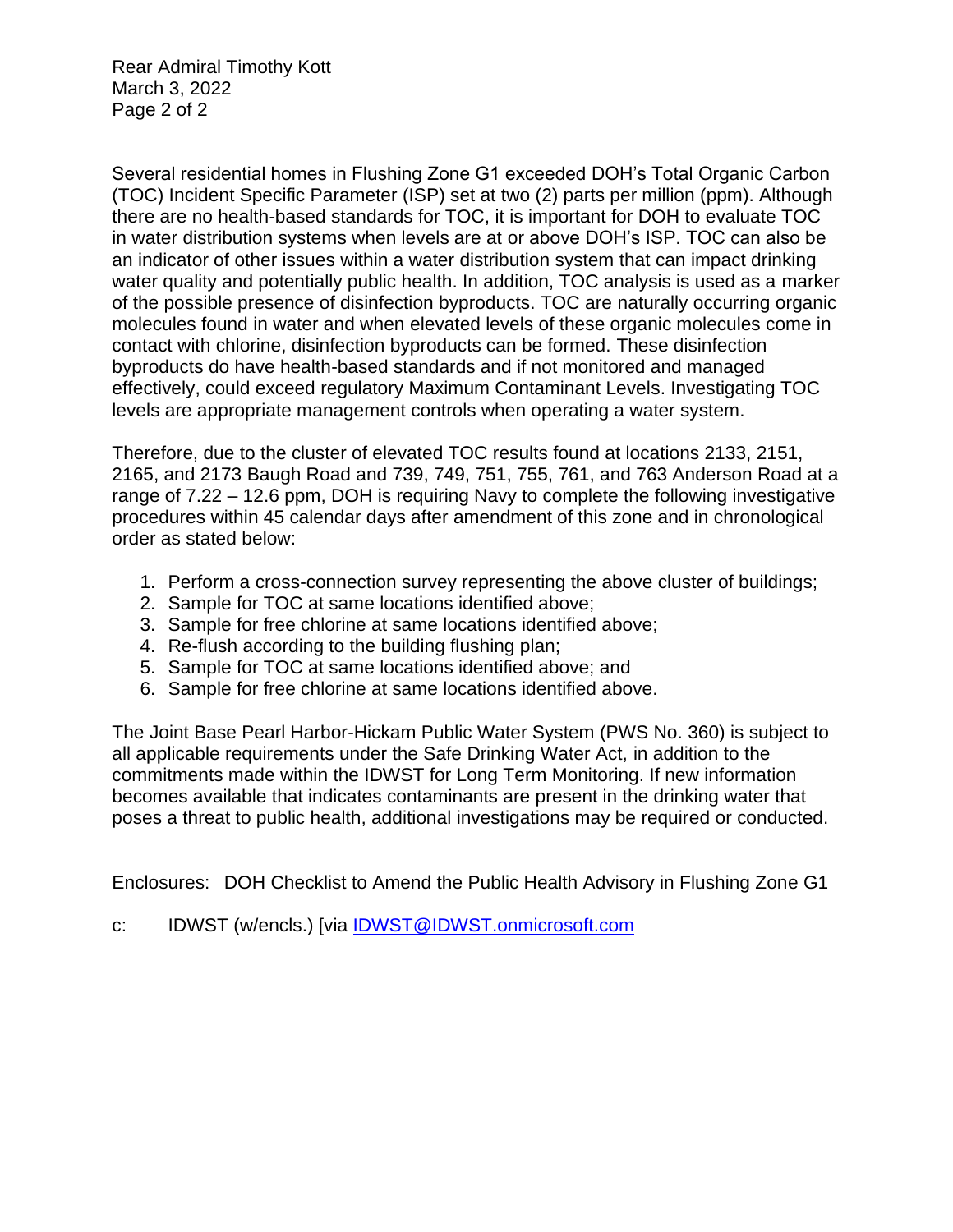

**Zone G1 Checklist to Amend the Public Health Advisory initiated November 29, 2021 for Joint Base Pearl Harbor-Hickam Public Water System No. 360 HEER Incident Case No.: 20211128-1848**

**Purpose:** This checklist identifies the documentation and review that the Hawaii Department of Health (DOH) conducted to **amend** the Public Health Advisory (Advisory) in each Zone under the *DOH's Guidance on the Approach to Amending the Drinking Water Health Advisory, dated December 30, 2021*. This review was conducted as an oversight role in addition to the review conducted as a part of the Interagency Drinking Water System Team (IDWST).

DOH's priority is to protect the public health and environment of the people of Hawaii. DOH will evaluate the "lines of evidence" that must be met before amending the health advisory and issuing notices that the water can be used for all purposes including drinking. The Navy must also commit to following the long-term monitoring (LTM) of system water quality for this incident under the IDWST Drinking Water Sampling Plan, as amended.

**Background:** A chemical release of petroleum, which is a hazardous substance, entered the Joint Base Pearl Harbor-Hickam (JBPHH) drinking water distribution system and the Red Hill Shaft. This release triggered an

emergency response and DOH issuance of an Advisory on November 29, 2021 for the entire JBPHH Public Water System No. 360. State and Federal Drinking Water (DW) Maximum Contaminant Levels (MCLs) under the Safe Drinking Water Act do not adequately address petroleum contamination of drinking water. DOH has established Environmental Action Levels (EALs) and Incident Specific Parameters (ISPs) to more comprehensively monitor and respond to petroleum contaminated drinking water. Any contaminants that exceed the State and Federal DW MCLs, EALs, or ISPs require additional action prior to amending the Advisory. Satisfaction of the lines of evidence will be achieved by evaluating the data generated during the investigation conducted by the IDWST. The data will be assessed for each Zone of the Drinking Water Distribution System Recovery Plan. All lines of evidence will require documentation.

**DOH Project Screening Levels**: State and Federal Drinking Water MCLs, specified State EALs, and ISPs are considered in development of Project Screening Levels. The actions for the thresholds for each contaminant are listed in *DOH's Guidance on the Approach to Amending the Drinking Water Health Advisory*.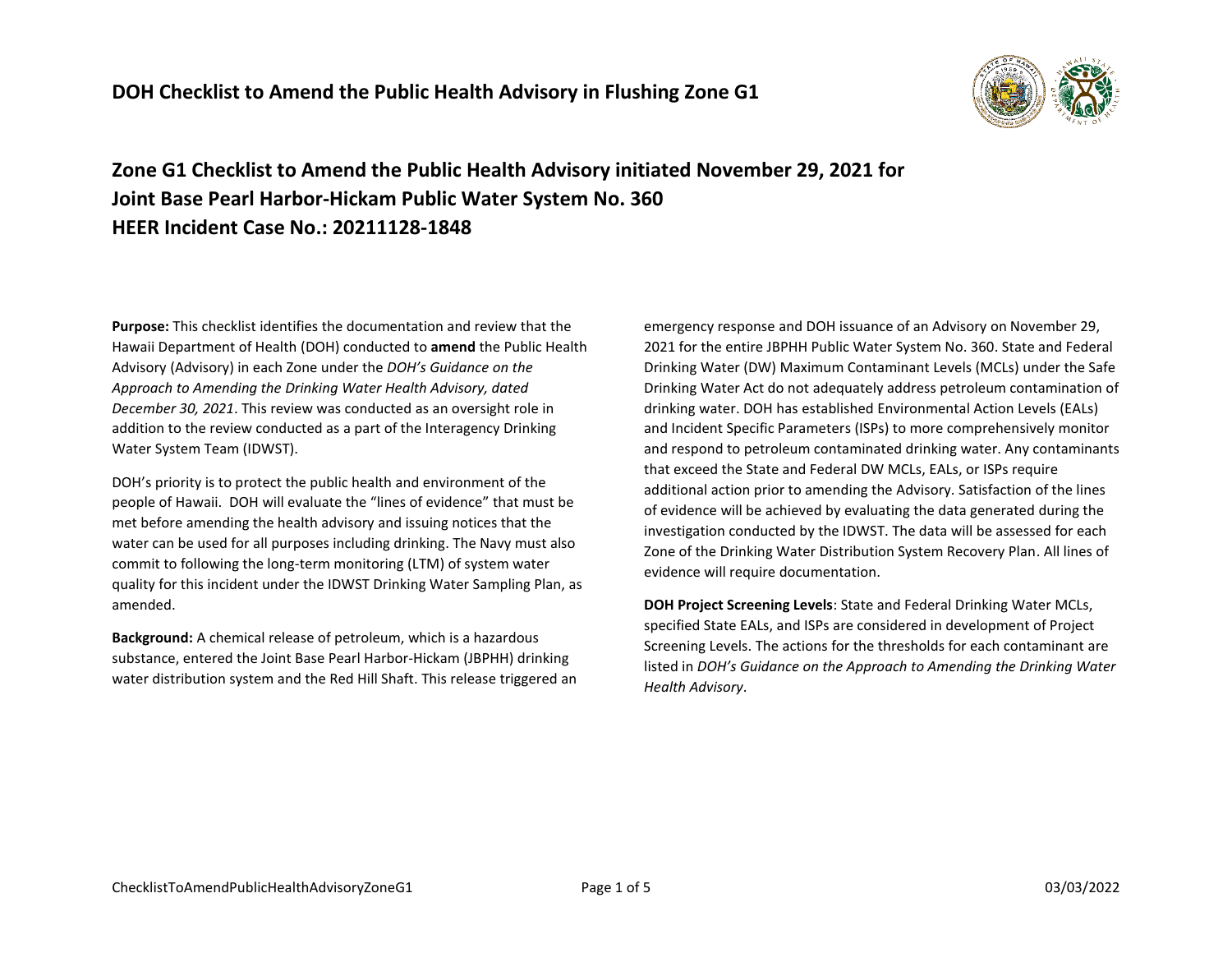

| <b>Objective 0</b> - Introduction to Lines of Evidence Under Evaluation / Document Summary |               |                                                                                                                                                                                                                                                                                                                                                                                                                                                                            |
|--------------------------------------------------------------------------------------------|---------------|----------------------------------------------------------------------------------------------------------------------------------------------------------------------------------------------------------------------------------------------------------------------------------------------------------------------------------------------------------------------------------------------------------------------------------------------------------------------------|
| Reference                                                                                  | <b>Status</b> | <b>Documentation</b>                                                                                                                                                                                                                                                                                                                                                                                                                                                       |
| Tab <sub>0</sub>                                                                           | Complete      | DOH Checklist to Amend the Drinking Water Health Advisory                                                                                                                                                                                                                                                                                                                                                                                                                  |
| Tab 0.1                                                                                    | Complete      | Executive Summary Memo for Zone G1 Removal Action Report, dated February 24, 2022<br>Signed statement by the Owner/Operator Representative of the Water System, that asserts that all lines of<br>evidence have been met, including the following statement with a signature: "I certify under penalty of law that I<br>have personally examined and am familiar with the information submitted and believe the submitted<br>information is true, accurate, and complete." |

| <b>Objective 1a</b> – Line of Evidence: Reported sources of contamination are isolated and contained.             |               |                                                                                                                                                                   |
|-------------------------------------------------------------------------------------------------------------------|---------------|-------------------------------------------------------------------------------------------------------------------------------------------------------------------|
| Incident Specific Criteria - Contamination from Red Hill Shaft is isolated from Navy's water distribution system. |               |                                                                                                                                                                   |
| Reference                                                                                                         | <b>Status</b> | <b>Documentation</b>                                                                                                                                              |
| Tab 1a.0                                                                                                          | Complete      | Executive Summary Memo, dated February 19, 2022.                                                                                                                  |
| Tab 1a.1                                                                                                          | Complete      | Memorandum for Record documenting that the Red Hill Shaft has been physically disconnected from the NAVFAC<br>system, dated 04 January 2022.                      |
| Tab 1a.2                                                                                                          | Complete      | Summary of Operator Logs and SCADA data that Waiawa Shaft is the single source of water for the NAVFAC system<br>since 03 December 2021, dated February 10, 2022. |
| Tab 1a.3                                                                                                          | Complete      | Photograph of concrete blocking between air gapped isolation flanges.                                                                                             |

| <b>Objective 1b</b> – Line of Evidence: The regulated public water system's water quality data is compliant.                                            |               |                                                                                                                                                                                                                                                                                                                                                                                                                                                                                                                          |
|---------------------------------------------------------------------------------------------------------------------------------------------------------|---------------|--------------------------------------------------------------------------------------------------------------------------------------------------------------------------------------------------------------------------------------------------------------------------------------------------------------------------------------------------------------------------------------------------------------------------------------------------------------------------------------------------------------------------|
| Incident Specific Criteria - Data does not exceed Federal DW MCLs, specified State EALs, and ISPs for Waiawa Shaft (only source of the drinking water). |               |                                                                                                                                                                                                                                                                                                                                                                                                                                                                                                                          |
| <b>Reference</b>                                                                                                                                        | <b>Status</b> | <b>Documentation</b>                                                                                                                                                                                                                                                                                                                                                                                                                                                                                                     |
| Tab 1b.0                                                                                                                                                | Complete      | Executive Summary Memo, dated February 17, 2022.                                                                                                                                                                                                                                                                                                                                                                                                                                                                         |
| Tab 1b.1                                                                                                                                                | Complete      | Sample Results for Waiawa Shaft (the source) taken 1/13/2022 Level 4 Validated Laboratory Report for EPA<br>Methods 8260 (VOCs), 8270 (SVOCs), 8015 (TPH-G, TPH-D, TPH-O) plus Tentatively Identified Compounds (TICs)<br>Sample Results of Waiawa Shaft Entry Point (after treatment) taken 1/11/2022 Level 4 Validated Laboratory Report<br>for Sampling Plan Addendum 1, Table 3a: Distribution Sampling (Step 2b) Summary Drinking Water Analytical<br>Methods, Analytes, Action Levels, and Method Detection Limits |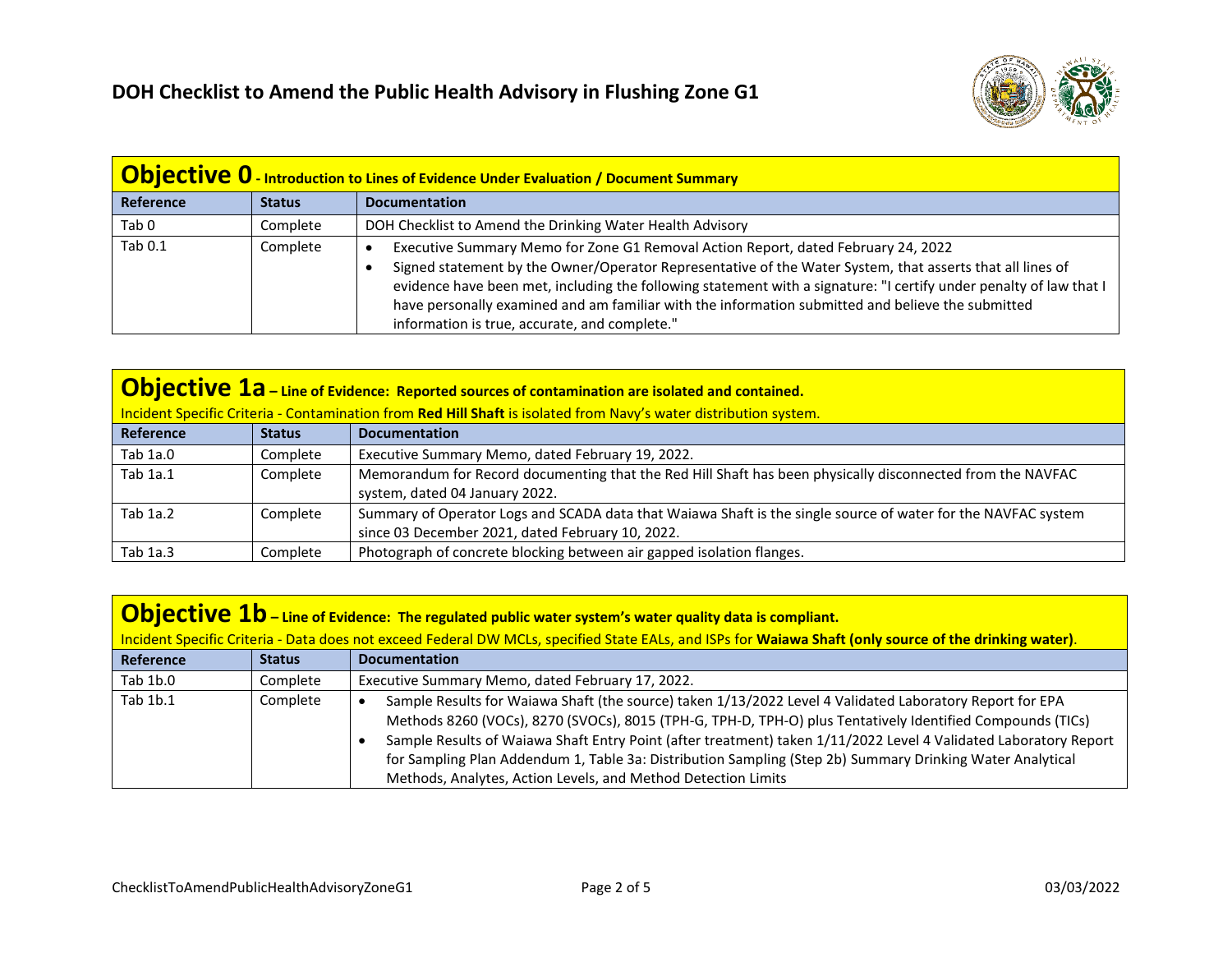

| <b>Objective <math>1c</math></b> – Line of Evidence: No additional contamination through the distribution system is occurring. |                                                                                                                                                                  |                                                                                                                                                                                                                                                                                                                                                                                                                                                                                                                                                                                                       |  |
|--------------------------------------------------------------------------------------------------------------------------------|------------------------------------------------------------------------------------------------------------------------------------------------------------------|-------------------------------------------------------------------------------------------------------------------------------------------------------------------------------------------------------------------------------------------------------------------------------------------------------------------------------------------------------------------------------------------------------------------------------------------------------------------------------------------------------------------------------------------------------------------------------------------------------|--|
|                                                                                                                                | Incident Specific Criteria - Cross Connection Control investigation shows distribution system is protected, resulting in no additional sources of contamination. |                                                                                                                                                                                                                                                                                                                                                                                                                                                                                                                                                                                                       |  |
| <b>Reference</b>                                                                                                               | <b>Status</b>                                                                                                                                                    | <b>Documentation</b>                                                                                                                                                                                                                                                                                                                                                                                                                                                                                                                                                                                  |  |
| Tab $1c.0$                                                                                                                     | Complete                                                                                                                                                         | Executive Summary Memo, dated February 19, 2022.                                                                                                                                                                                                                                                                                                                                                                                                                                                                                                                                                      |  |
| Tab 1c.1                                                                                                                       | Complete                                                                                                                                                         | Certificate Regarding Cross-Connection Control Review and Confirmation - Zone G1, dated February 19, 2022, verifying<br>that building and service connections with petroleum activities are protected from backflow risks with the following<br>documentation:<br>A "gap analysis" of the petroleum related activities versus appropriate device inventory (i.e., inappropriate device,<br>missing Cross-Connection Control protection, untested device, etc.).<br>A map that includes: All facilities with petroleum activities; locations of existing backflow prevention devices; and<br>$\bullet$ |  |
|                                                                                                                                |                                                                                                                                                                  | Water system infrastructure.<br>An inventory database: A list of petroleum-related activities and identified appropriate cross connection control<br>$\bullet$<br>(CCC) devices at these activities, as required, i.e., if there was human consumptive use and where cross connection<br>potential or hazard was identified.                                                                                                                                                                                                                                                                          |  |
| Tab 1c.2                                                                                                                       | Complete                                                                                                                                                         | COMNAVREG HAWAII INSTRUCTION 11330.2D, dated 19 Sep 2016, Backflow Prevention and Cross-Connection Control<br>Program                                                                                                                                                                                                                                                                                                                                                                                                                                                                                 |  |

## **Objective 2a – Line of Evidence: Water within the distribution system does not exceed State and Federal DW MCLs, specified State EALs, and ISPs.**

Incident Specific Criteria –

- Zone flushing plan demonstrates entire distribution system is flushed.
- Sample results show the water in distribution system does not exceed State and Federal DW MCLs, specified State EALs, and ISPs. (Guidance Table 2 and Table 3)
- Drinking water does not show sheen, olfactory evidence, or other qualitative methods of petroleum.

| Reference | <b>Status</b> | <b>Documentation</b>                                                                                                                                                                                                                                                                                                                                                                                                                                                                |
|-----------|---------------|-------------------------------------------------------------------------------------------------------------------------------------------------------------------------------------------------------------------------------------------------------------------------------------------------------------------------------------------------------------------------------------------------------------------------------------------------------------------------------------|
| Tab 2a.0  | Complete      | Executive Summary Memo, dated February 19, 2022.                                                                                                                                                                                                                                                                                                                                                                                                                                    |
| Tab 2a.1  | Complete      | Memorandum for the Record of the Distribution System Recovery Plan Addendum - Zone G1 Analysis, dated 25 Jan 2022,<br>which includes:<br>Hydraulic model that exhibits and flushing line map(s) and plan to show that the flushing approach will achieve<br>directional flushing.<br>A one-page high resolution zonal flushing map should be provided.<br>Narrative of assumptions in the development of the Navy flushing model inclusive of any simulations that the Navy<br>ran. |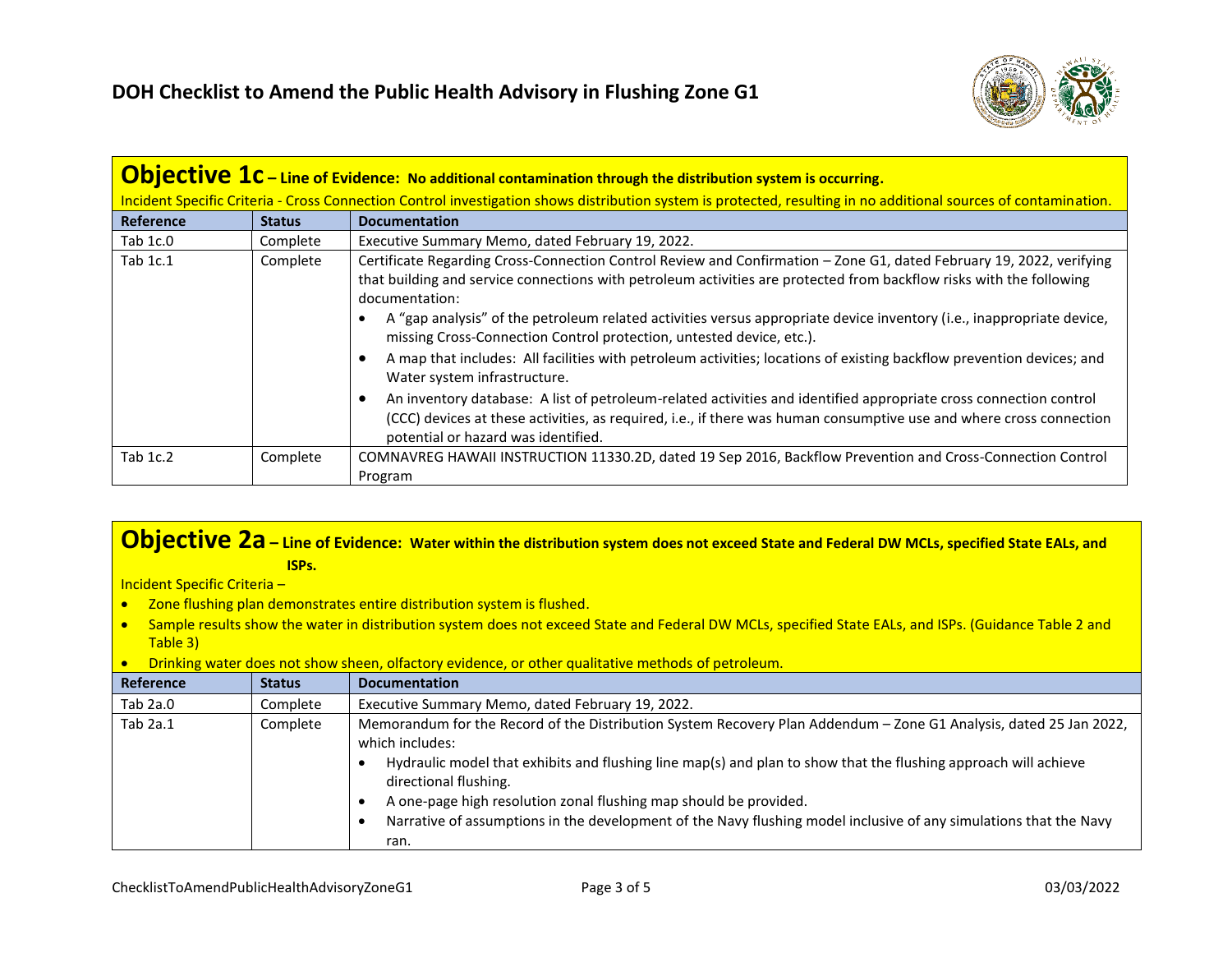

|                              | ISP <sub>s</sub> . | <b>Objective 2a</b> – Line of Evidence: Water within the distribution system does not exceed State and Federal DW MCLs, specified State EALs, and                                      |
|------------------------------|--------------------|----------------------------------------------------------------------------------------------------------------------------------------------------------------------------------------|
| Incident Specific Criteria - |                    |                                                                                                                                                                                        |
| $\bullet$                    |                    | Zone flushing plan demonstrates entire distribution system is flushed.                                                                                                                 |
|                              |                    | Sample results show the water in distribution system does not exceed State and Federal DW MCLs, specified State EALs, and ISPs. (Guidance Table 2 and                                  |
| Table 3)                     |                    |                                                                                                                                                                                        |
|                              |                    | Drinking water does not show sheen, olfactory evidence, or other qualitative methods of petroleum.                                                                                     |
| Reference                    | <b>Status</b>      | <b>Documentation</b>                                                                                                                                                                   |
| Tab $2a.2$                   | Complete           | Summary with documentation from Dr. Whelton discussing flushing goals providing validity of volumetric exchange<br>model, dated February 15, 2022.                                     |
| Tab 2a.3                     | Complete           | Identification of consecutive flushing zones and flushing phasing order. Time based contaminant slug model showing                                                                     |
|                              |                    | possible migration of contaminant from Red Hill Shaft used to identify zones requiring additional volumetric flushing                                                                  |
|                              |                    | (Hydraulic Model)                                                                                                                                                                      |
| Tab 2a.4                     | Complete           | Table showing volumetric goals and recorded flushing volumes that occurred in the field for the distribution system.                                                                   |
| Tab 2a.5                     | Complete           | Certification of Water Storage Facilities and Water Source for Zones A1, A2, A3, B1, C1, C2, C3, D1, D2, D3, D4, G1, E1, F1,<br>F2, H1, H2, H3, and I1, dated February 26, 2022, with: |
|                              |                    | Joint Base Pearl Harbor Hickam Potable Water System Description, dated February 26, 2022<br>$\bullet$                                                                                  |
|                              |                    | S1 and S2 Water Storage Tank Flushing Report Memo, dated February 11, 2022<br>$\bullet$                                                                                                |
|                              |                    | Inspection, Maintenance, and Cleaning of Potable Water Tanks Memorandum for Record, dated 25 February 2022<br>$\bullet$                                                                |
|                              |                    | Ford Island/Shipyard Water Transmission Line Status Memorandum for Record, dated 22 February 2022<br>$\bullet$                                                                         |
|                              |                    | JBPHH/Iroquois Point Water Transmission Line Status Memorandum for Record, dated 25 February 2022<br>$\bullet$                                                                         |
|                              |                    | Board of Water Supply Interconnection Status Memorandum for Record, dated 22 February 2022<br>$\bullet$                                                                                |
| Tab 2a.6                     | Complete           | Distribution System Exceedance Investigation Summary and Results, dated February 24, 2022.<br>$\bullet$                                                                                |
|                              |                    | Drinking Water Distribution System Recovery Plan: Stage 2 Sampling Results for Zone G1, JBPHH, dated 28 January<br>$\bullet$<br>2022.                                                  |